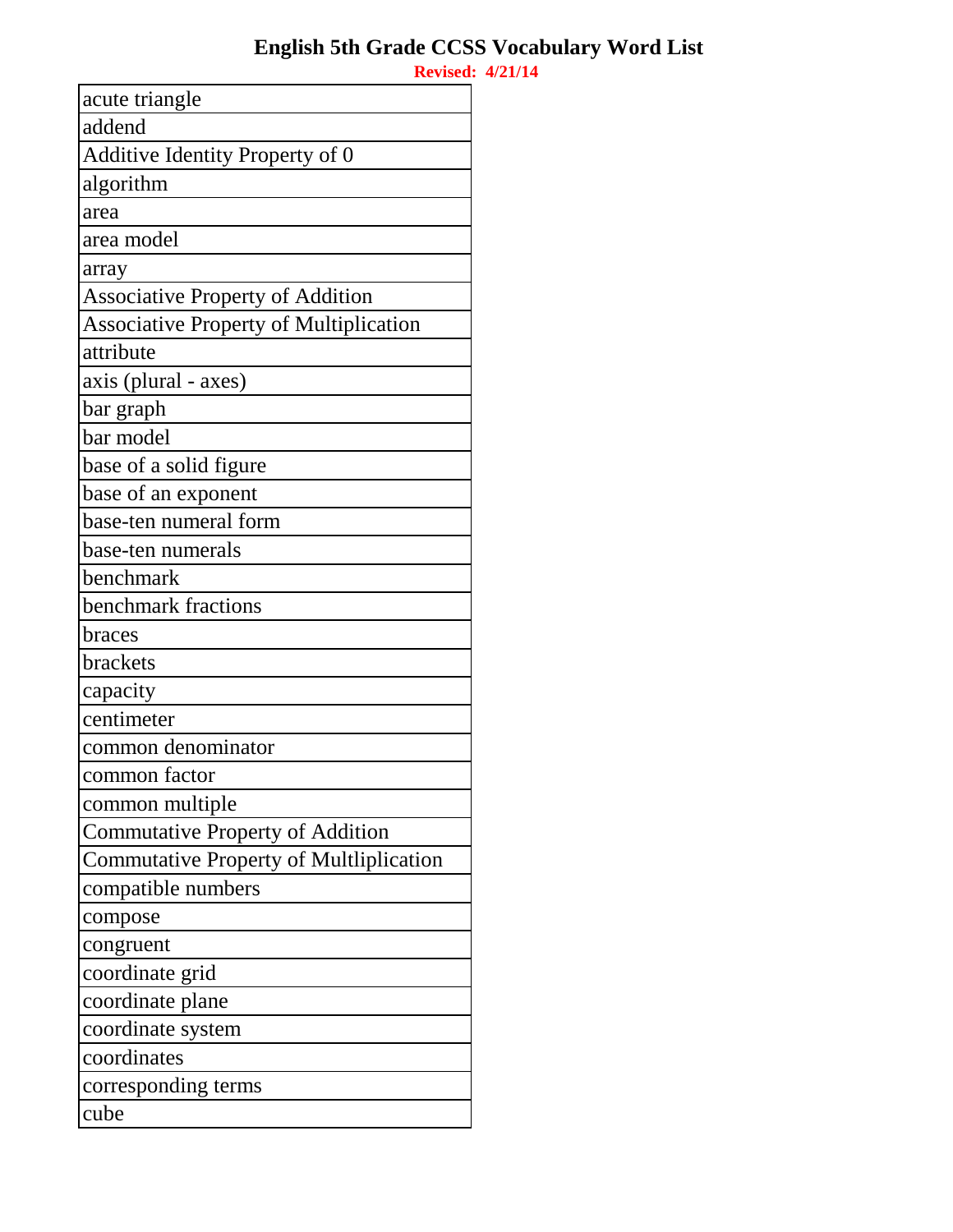| cubic unit                |
|---------------------------|
| cup                       |
| customary system          |
| data                      |
| decagon                   |
| decagonal prism           |
| decimal                   |
| decimal fraction          |
| decimal point             |
| decimeter                 |
| decompose                 |
| dekameter                 |
| denominator               |
| diagonal                  |
| difference                |
| Distributive Property     |
| dividend                  |
| divisible                 |
| divisor                   |
| elapsed time              |
| equation                  |
| equiangular triangle      |
| equilateral triangle      |
| equivalent fractions      |
| estimate                  |
| evaluate                  |
| expanded form             |
| exponent                  |
| expression                |
| factor                    |
| fluid ounce               |
| foot                      |
| formula                   |
| fraction                  |
| fraction bar              |
| fraction greater than one |
| fraction less than one    |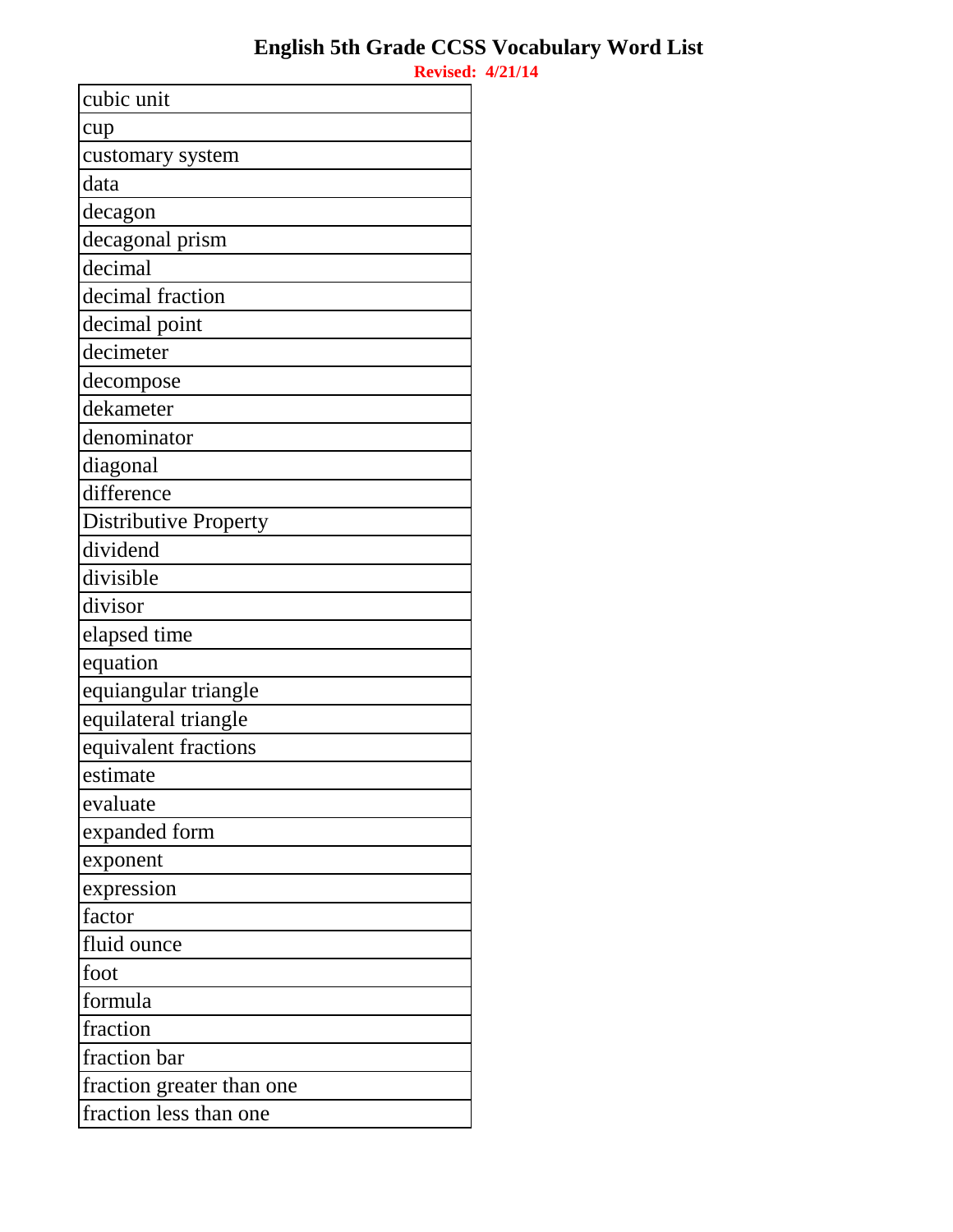| gallon             |
|--------------------|
| gram               |
| greater than       |
| height             |
| heptagon           |
| hexagon            |
| hexagonal prism    |
| hierarchy          |
| hundredth          |
| hundredths         |
| inch               |
| inequality         |
| intersect          |
| interval           |
| inverse operations |
| isosceles triangle |
| kilogram           |
| kilometer          |
| lateral face       |
| length             |
| less than          |
| like denominators  |
| line graph         |
| line of symmetry   |
| line plot          |
| line symmetry      |
| liter              |
| long division      |
| lowest terms       |
| mass               |
| meter              |
| metric system      |
| mile               |
| milligram          |
| milliliter         |
| millimeter         |
| minuend            |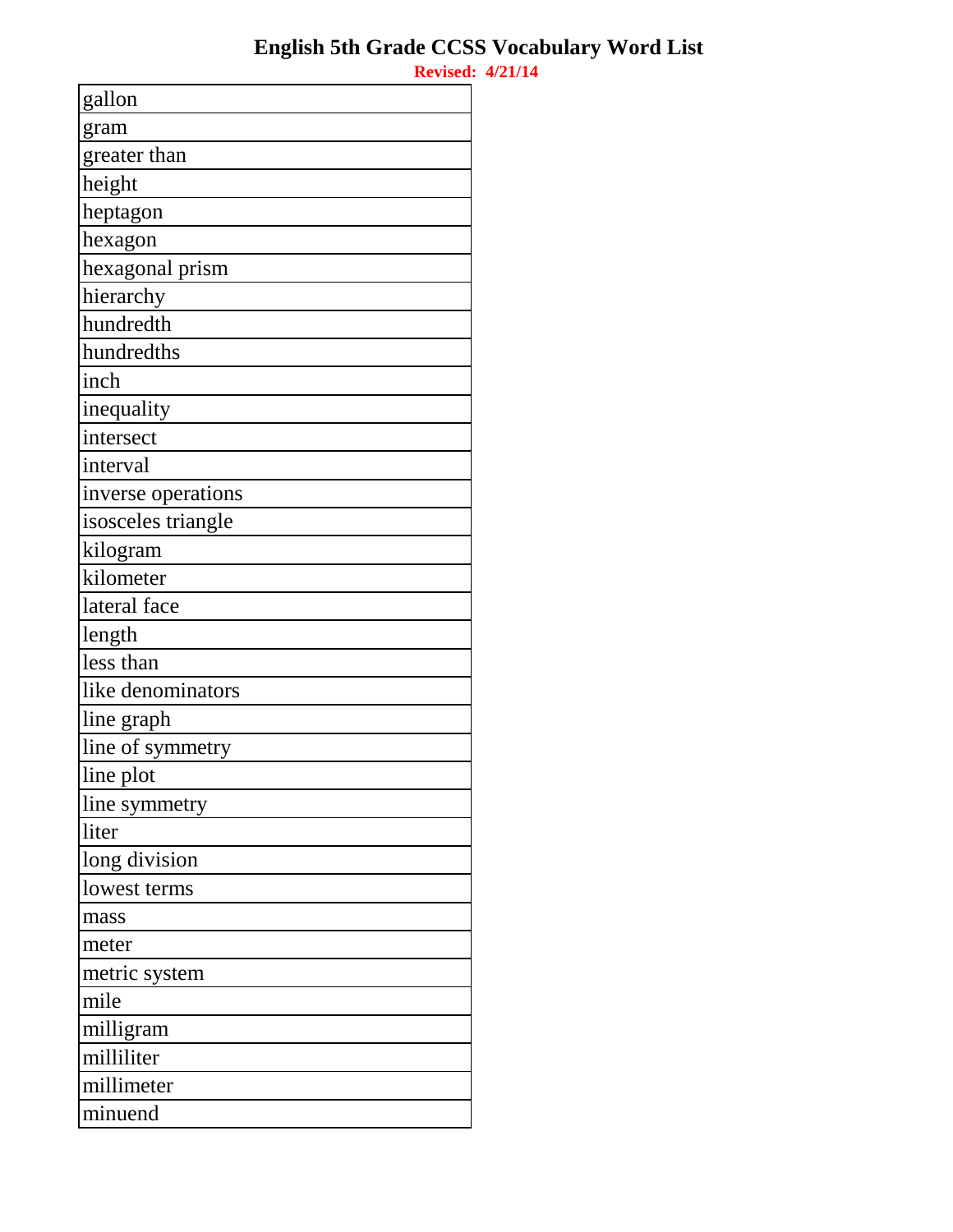| mixed number                          |
|---------------------------------------|
| multiple                              |
| Multiplicative Identity Property of 1 |
| multiply                              |
| nonagon                               |
| number line                           |
| numerator                             |
| numerical expression                  |
| obtuse triangle                       |
| octagon                               |
| octagonal prism                       |
| <b>Order of Opertions</b>             |
| ordered pair                          |
| origin                                |
| ounce                                 |
| parallel lines                        |
| parallelogram                         |
| parentheses                           |
| partial product                       |
| partial quotient                      |
| pattern                               |
| pentagon                              |
| pentagonal prism                      |
| pentagonal pyramid                    |
| period                                |
| perpendicular                         |
| perpendicular lines                   |
| pint                                  |
| place value                           |
| plane                                 |
| polygon                               |
| polyhedron                            |
| pound                                 |
| powers of ten                         |
| prime number                          |
| prism                                 |
| product                               |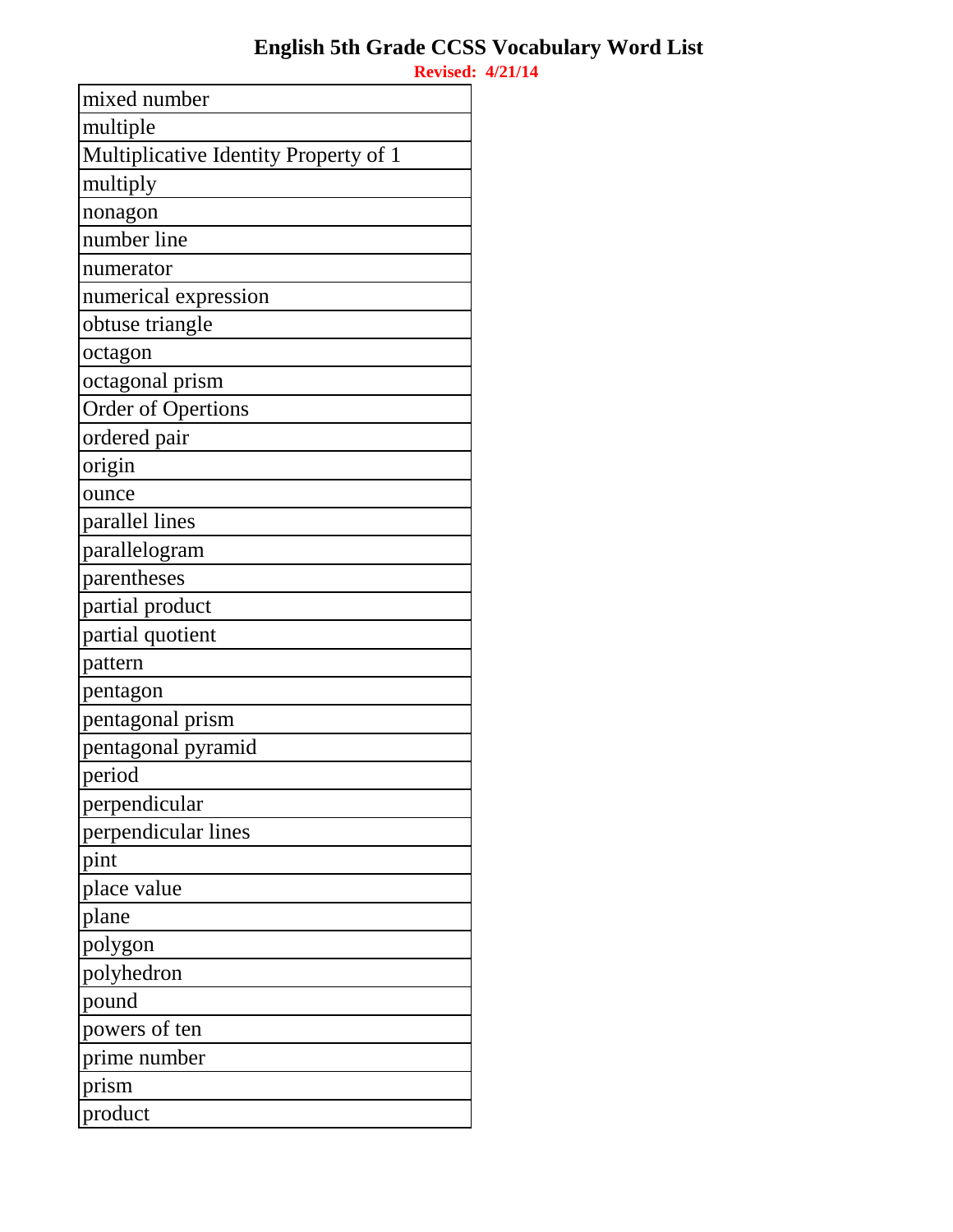| pyramid                  |
|--------------------------|
| quadrant                 |
| quadrilateral            |
| quart                    |
| quotient                 |
| reasonableness           |
| rectangle                |
| regular polygon          |
| remainder                |
| rhombus                  |
| right rectangular prism  |
| right triangle           |
| rounding                 |
| scale                    |
| scalene triangle         |
| scaling                  |
| sequence                 |
| simplest form            |
| simplify                 |
| solid figure             |
| square                   |
| square unit              |
| standard form            |
| subtrahend               |
| sum                      |
| tenth                    |
| tenths                   |
| term                     |
| thousandth               |
| thousandths              |
| three-dimensional figure |
| tiling                   |
| ton                      |
| trapezoid                |
| two-dimensional figure   |
| unit cube                |
| unit fraction            |